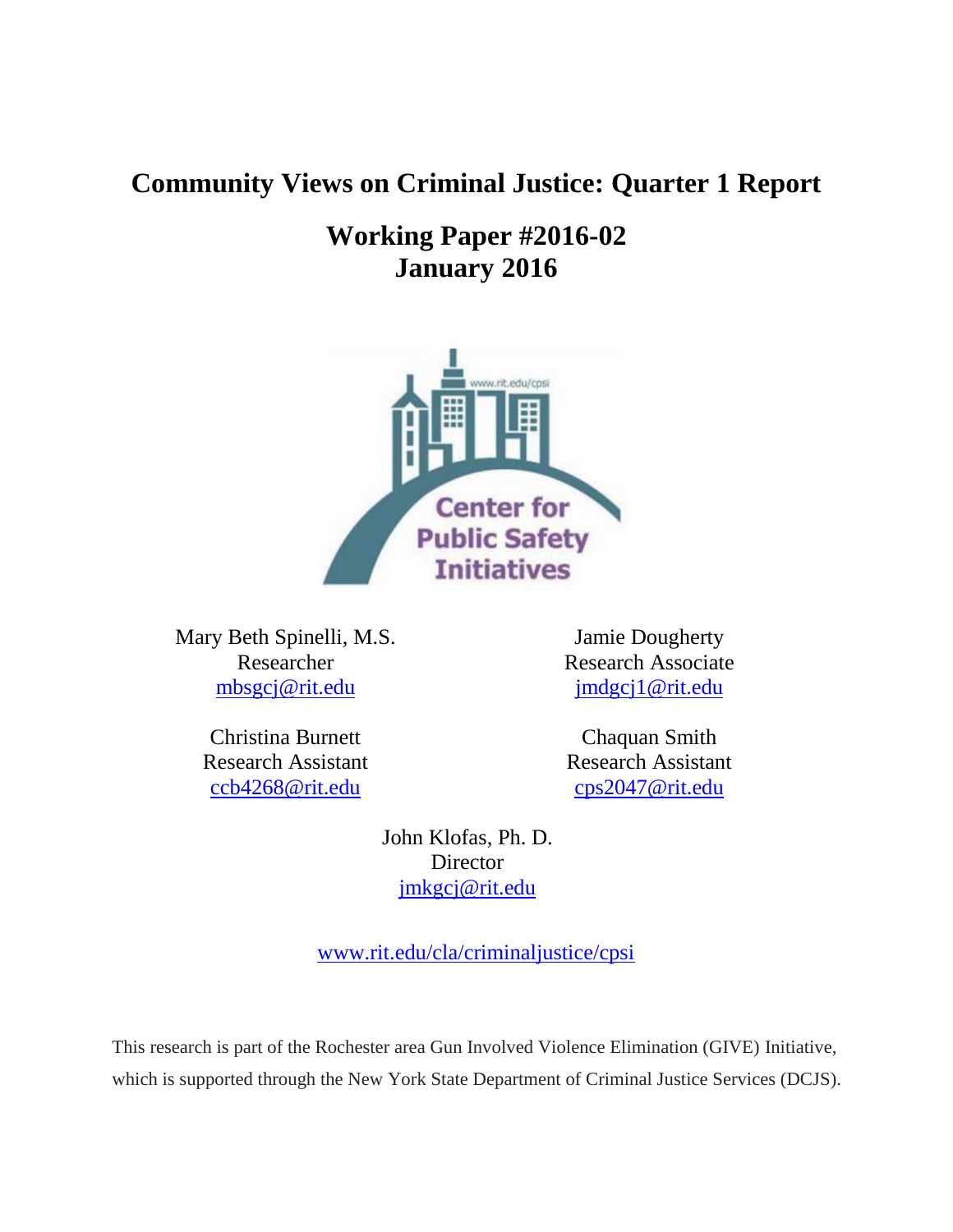The Center for Public Safety Initiatives (CPSI)'s Community Views on Criminal Justice project records public perception of policing and the criminal justice system in Rochester, NY. This quarterly report discusses results from four focus groups on community relations and procedural justice. Research findings lay the basis for actionable recommendations to improve police-community relations. Groups surveyed are staff from nonprofit service providers with three serving at-risk youth and one serving justice-involved adults<sup>1</sup>. Results indicate:

- 1) Half of respondents felt interactions with police are poor when outside of their work roles. Many respondents perceive that Rochester Police Department (RPD) officers approach community members as if they are criminals even in situations not involving crime. Officers usually do not explain what warranted a stop, which increases tensions.
- 2) The majority of participants are unsatisfied with RPD responses to community concerns and do not trust the police to do what is best for the community. Participants want officers to get to know the community better.
- 3) Approximately half of participants believe police are fair in the way they enforce the law. In contrast, about two-thirds of respondents perceive RPD does not treat people with dignity and respect, and perceptions of frequent police profiling are a common complaint.
- 4) Respondents report relatively more trust, sense of fairness and belief that police try to do what is best for the community compared to the justice system.
- 5) About half of participants support body-worn cameras and report hope for more police and citizen accountability due to camera use.
- 6) All of the groups were grateful to have a voice, to offer input and suggestions on these issues, and that the information is submitted to criminal justice leadership.

#### **Interaction with Police**

 $\overline{\phantom{a}}$ 

 $1$  Descriptive and demographic information on each group surveyed can be found in Appendix 1.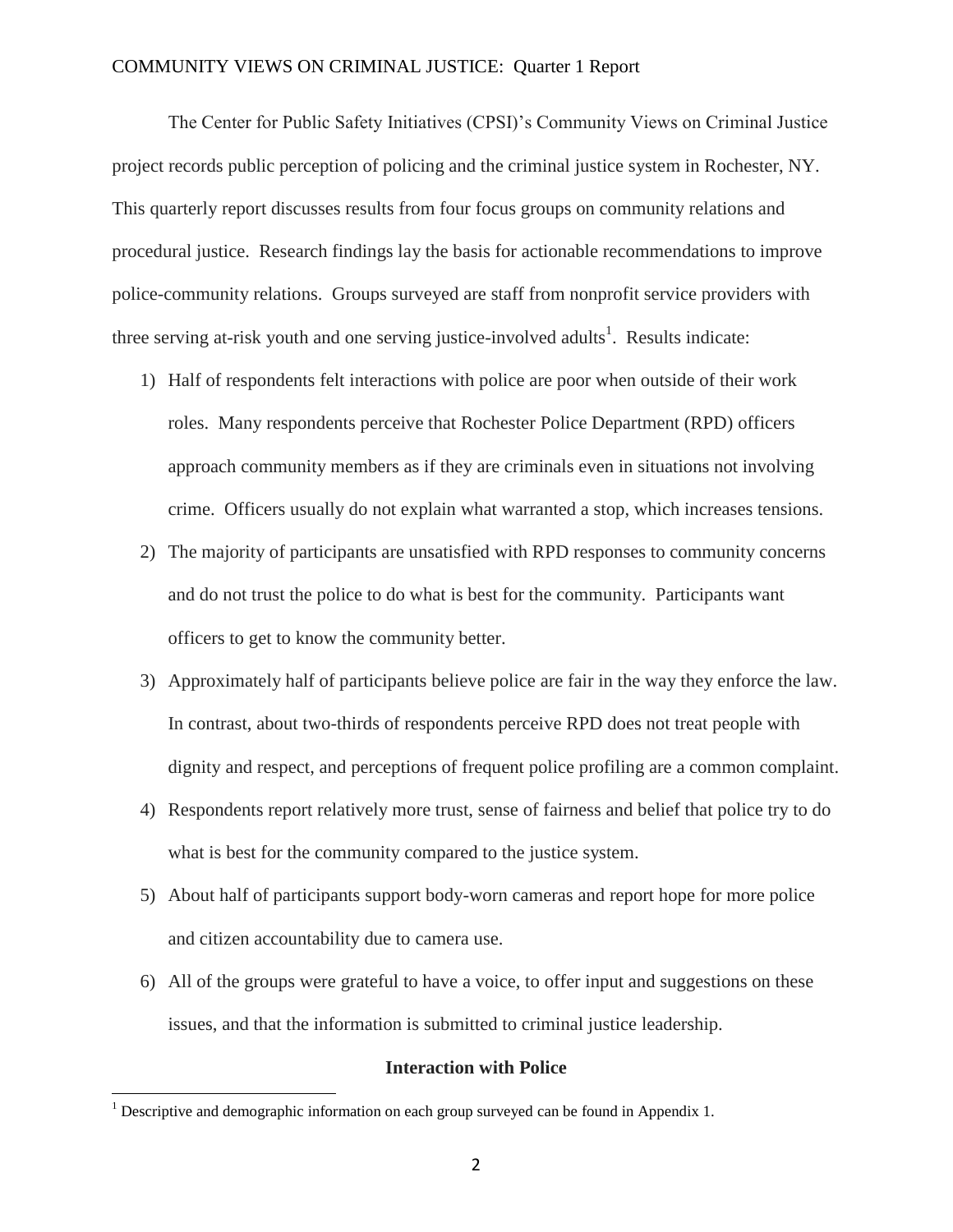*Questions: Have you had any contact or interaction with a member of the Rochester Police Department (RPD) in the past 6 months? Would you describe your most recent interaction with the police as good, bad, neither good nor bad, or no interaction? Did the interaction with the police get started by you calling or approaching the police or the police approaching you?* 

The majority of participants have interacted with RPD in the last six months. About half of respondents report better interactions with RPD while group members are at work because they have a shared purpose and a relationship with officers. Three groups described their nonwork interactions with RPD as generally negative. Participants noted a prevalent feeling of "us versus them" dividing RPD and community members. Respondents perceive that officers often approach situations as if everyone involved is a potential criminal, regardless of the situation or the outcome. One participant described calling 911 for assistance when witnessing a person injured in a bike accident and how the officer treated the injured as if he were a criminal.

The most frequent "bad" interaction reported was individuals being stopped and told they fit the profile of someone law enforcement was searching for. One group called this an "excuse" for profiling black males. The shared perception is these are almost always wrongful stops, which some describe as disrespectful and unfair. African American males, and possibly more so young males, are noted as most at-risk for these stops. Some positive interactions described involve favorable outcomes (i.e. a person did not get a ticket, received a lesser ticket, or police worked with the person to find a solution to the situation).

#### **Safety**

### *Question: How safe do you feel in your neighborhood at night?*

Almost all group members feel safe or somewhat safe in their neighborhoods regardless of the time of day. Neighborhoods were generally defined as the street you live on and the close surrounding streets. Participants live in a variety of neighborhoods; some having reputations of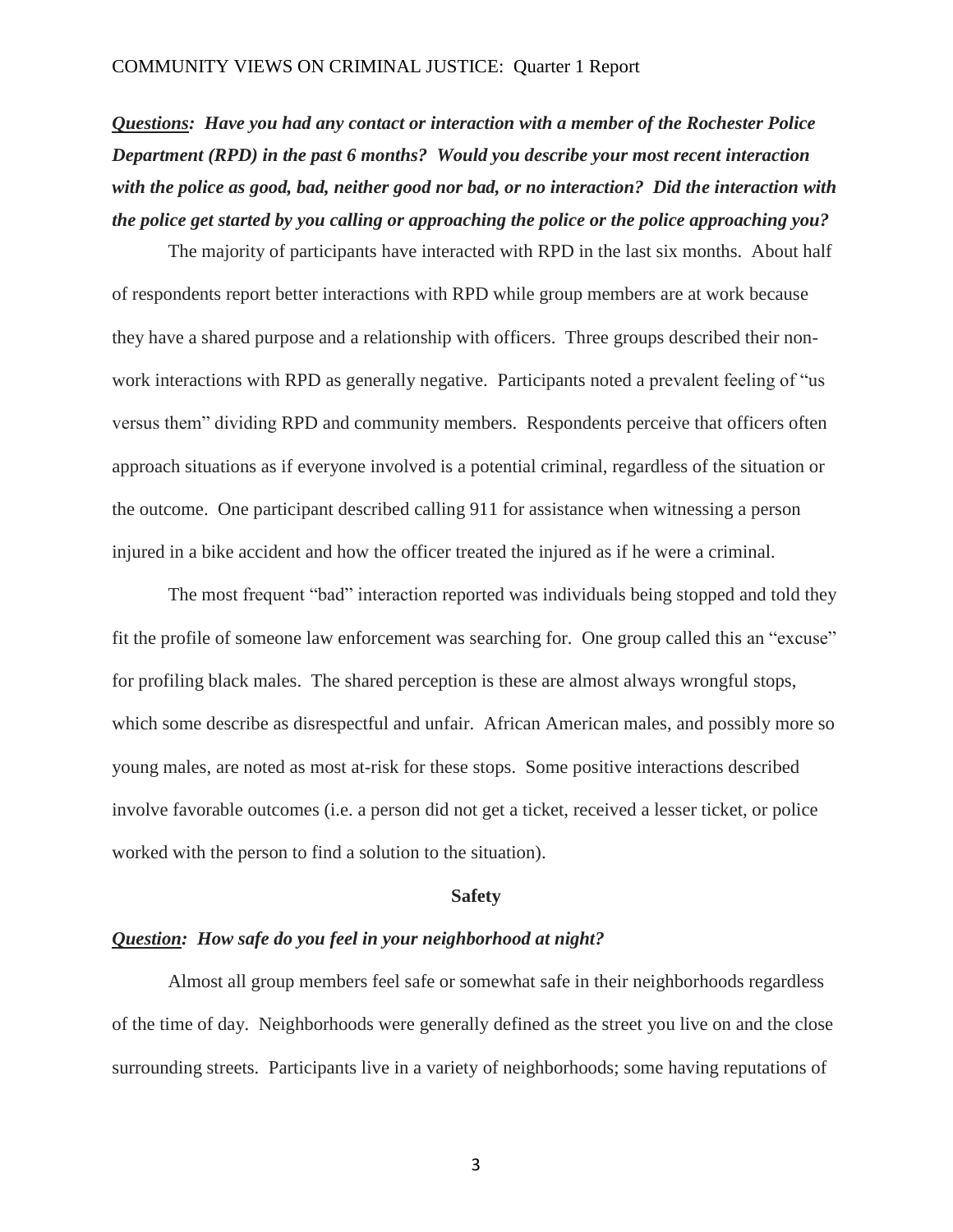being the safest areas of the city or suburbs, and some are violence-prone. Most participants report feelings of safety had nothing to do with the police. Respondents say the nature of their work greatly contributed to feeling safe (confident and with a positive, street-smart mentality) in any Rochester neighborhood. Knowing people who live and spend time in the neighborhood are also noted as items that contribute to feeling safe.

### **Community Concerns and Trust**

*Questions: Overall, how satisfied are you with police responses to community concerns? (Responses range from very satisfied to very unsatisfied.) Rate how strongly you agree or disagree with these statements: I trust the police to do what is best for the community. Overall, the criminal justice system (police, courts, probation, prisons, parole, etc.) tries to do what is best for the community.* 

Groups were unsatisfied with RPD responses to community concerns. Issues reported include: slow response time and/or no response, officers that treat community members rudely and lack cultural competence. One group believes the RPD administration has positive goals for community policing, improving police-community relations and cultural competency yet reports not seeing officers on the street follow through on these goals. In contrast, a source of satisfaction is officers attending community meetings to report on RPD actions to address specific concerns raised by residents (such as at PCIC meetings).

About 65% of respondents report that police and the justice system do not do what is best for the community. People see the system as overwhelmed and influenced by political agendas, money and status rather than what is best for the community. Respondents voiced more trust of the police than the justice system because they think of the police as individual officers trying their best. Some reported difficulty trusting the police to do what is best for the community because RPD is often not aware what the community needs. Participants were adamant that officers need to get to know neighborhoods and the people in them. Some participants say when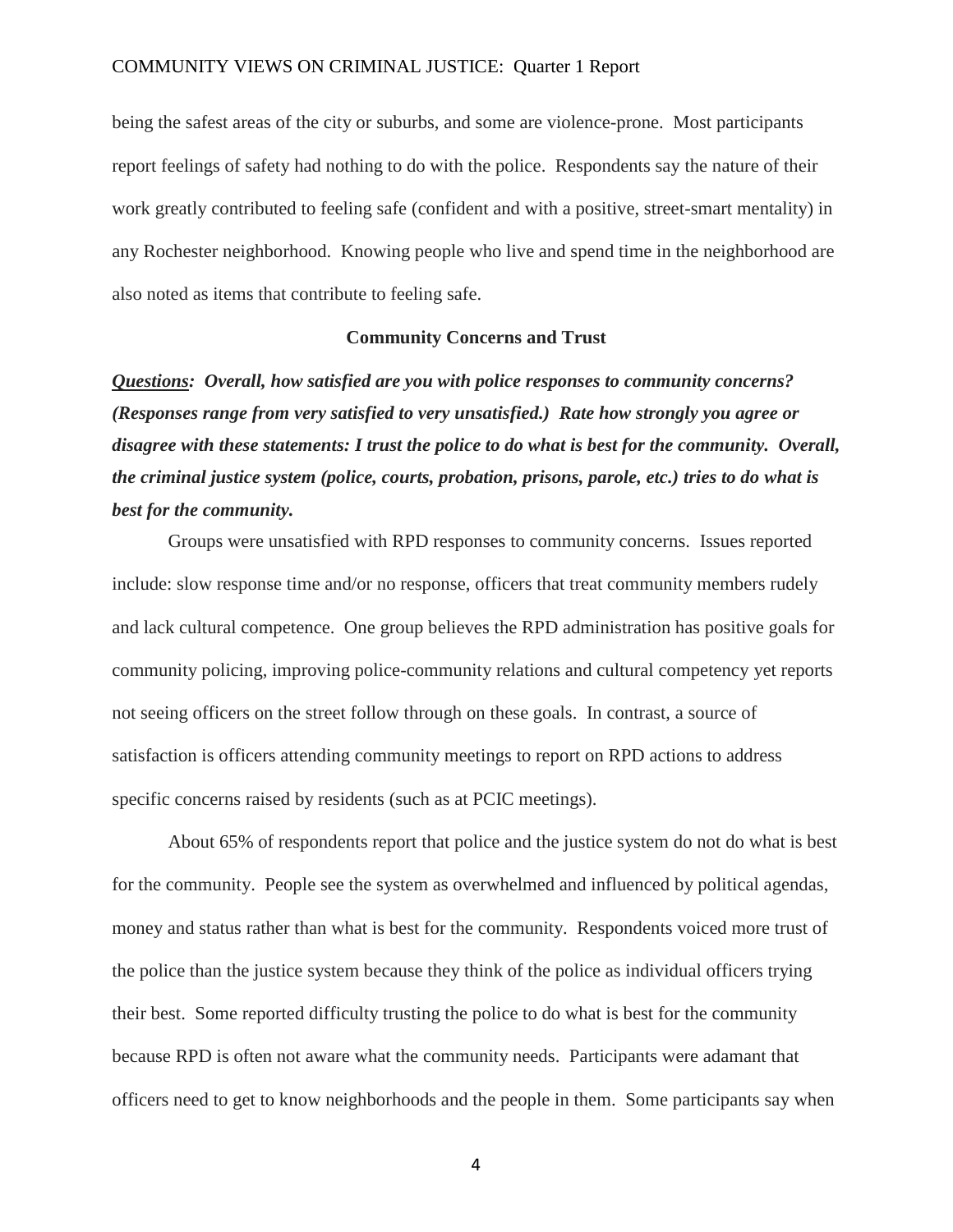officers act professional *and* are personable, they are perceived as more trustworthy. Others said trust is gained by trying to understand a person's situation, and trust worn away when officers make assumptions or see people for the color of their skin.

### **Dignity, Respect and Fairness**

*Questions: Rate how much you agree or disagree with each of these statements: Police officers in my community are generally fair in the way they enforce the law. The police in my community generally treat people with dignity and respect. The criminal justice system generally treats people fairly.*

Participants were split in their perceptions of if the police are fair or not in the way they enforce the law. One youth-serving group strongly believed the police do not enforce the law fairly due to unfair practices of profiling and witnessing police react with use of force if a person fits the profile of a criminal. Two groups discussed fairness not as equal treatment, instead as doing what is needed or interpreting the law depending on the situation (i.e., since everyone has different needs, following the same procedure for each person is not always fair).

About 60% percent of respondents perceive that RPD does not treat people with dignity and respect. Most participants would like to see RPD being more personable and show care for the community. The majority of participants also do not believe that the criminal justices system treats people fairly (perceptions of the system as stated above). Two groups note the negative influence of the media which reinforces stereotypes of race/ethnicity, poverty, as well as police use of force which perpetuates distrust.

### **Body-Worn Cameras**

# *Question: Rate how much you agree or disagree with this statement: The use of body-worn cameras is good for the relationship between police and this community.*

Almost 60% of people interviewed felt body-worn cameras are good for the relationship between police and this community, and 31% were neutral. A "neutral" group explained their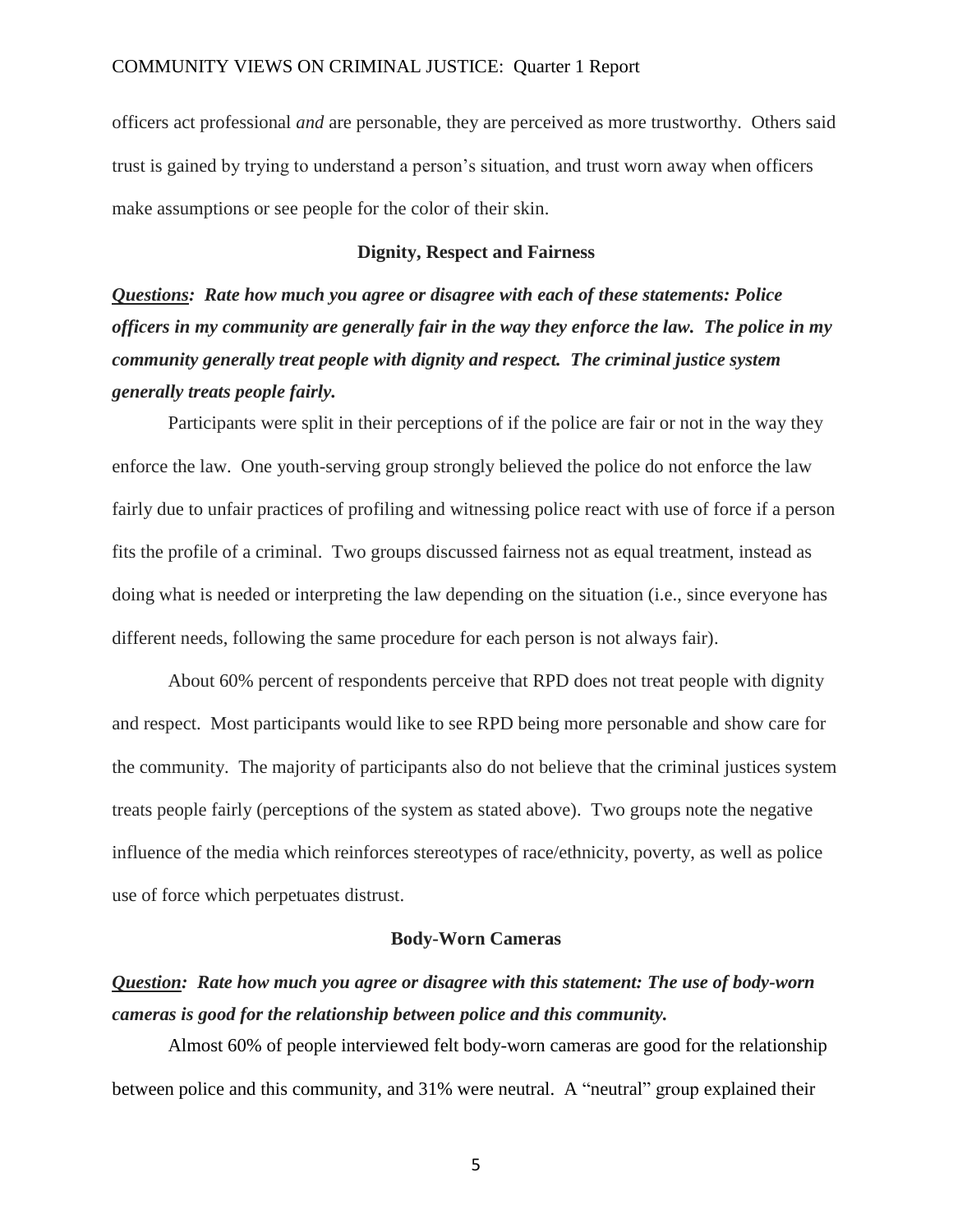response as seeing both possibilities and concerns with the use of body cameras. Since RPD responded to community members' requests for body cameras, it may help prove the departments' interest in building better relationships. While most participants believe cameras will increase accountability on the part of citizens and police, one youth-serving group was skeptical either party will be held accountable. Finally, participants report strong concerns the technology may be tampered with prior to release or information will be taken out of context, as we see with snippets captured by cell phone videos.

#### **Discussion**

Since participants are providing services to groups on the fringe of society it makes sense that responses to procedural justice and community relations questions are similar and critical of police and the justice system. These groups reflect people with interest in reform. Respondents had many suggestions for improving police-community interactions rather than only complaints. We assume that responses from business associations or neighborhood groups in less challenged of Rochester may vary more than responses reported here.

Every group highlighted that community members have responsibilities in police-citizen interactions. Perhaps this is not surprising since these participants serve as mentors to their clients, and mentees are often taught to take responsibility for improved behavior. Participants noted that a polite and respectful community member can often keep an encounter from escalating into a bad encounter, regardless of the officer's demeanor.

It is interesting that many respondents' work experiences have developed confidence and a mentality which helps them feel safe in violence- or crime-prone neighborhoods. Familiarity with the life situations and struggles of youth, having relationships and "cred" with people in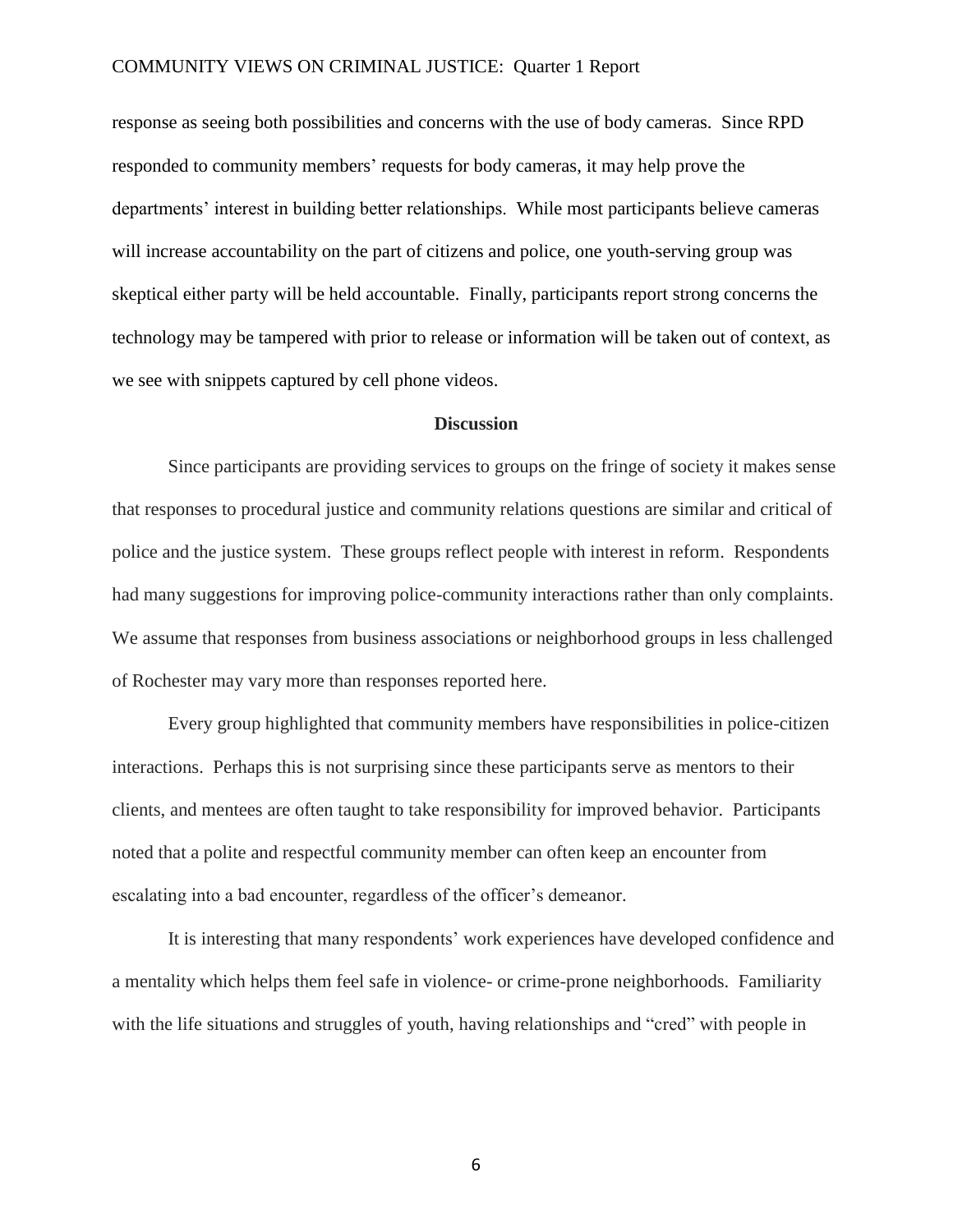these neighborhoods were reported as contributing to feelings of safety. It is not surprising, then, that almost all participants call for RPD to develop stronger relationships in the community.

### **Actionable Recommendations**

Here we present recommendations based on concerns and suggestions raised across all focus groups. Additional specific suggestions for improving police-community relations from each group interviewed are captured in the report for that focus group.

- **1) Officer training should be reviewed to assure that it reinforces the expectation that when community members are stopped they are given a specific explanation about the reasons for the stop.** What officers communicate and how they treat people is key. This may address participant complaints of being treated like criminals regardless of the situation and some profiling complaints. Instead, officers can approach each situation with an open mind and attitude of gathering information. Officers can also respond to participants request for "showing care" by expressing understanding and/or concern for the community member's situation. If someone is stopped when law enforcement is looking for a criminal, providing information on the following will be helpful: what specific parts of the profile they fit, and how this stop relates to tips law enforcement received.
- **2) Focused cultural competency training should be available to help officers decide what is best for particular neighborhoods and situations. Refresher training should occur every year. These trainings should be action-oriented to show sensitivity for and acknowledge issues of race, poverty and mental health.** This suggestion may also assist with the complaint of profiling, which leads to more tension between police and the community. Respondents report perceiving most stops as wrongful profiling, unfair, and disrespectful due how the stops are handled by officers. Trainings that help officers learn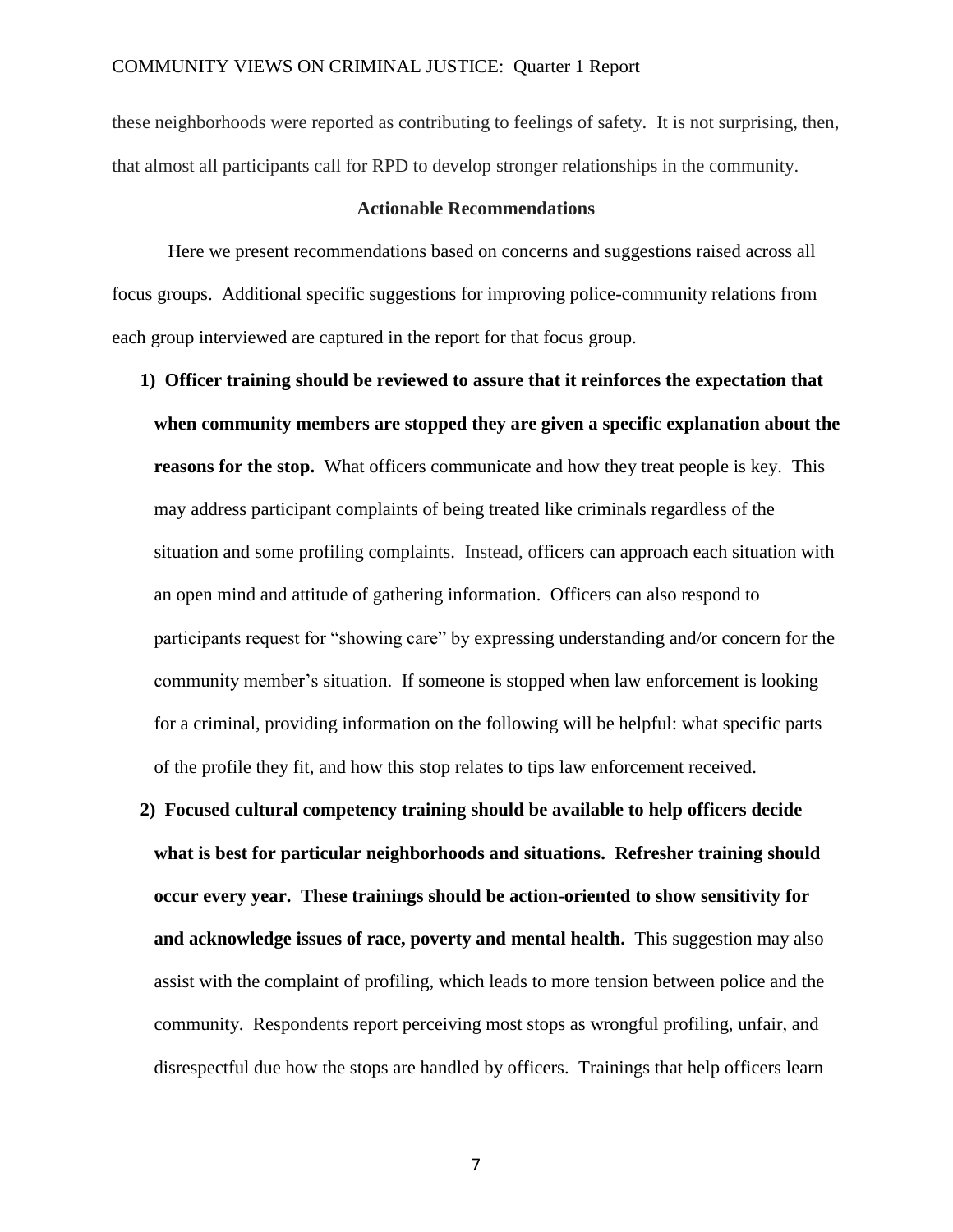strategies for interacting with and better understanding community members of another race, in situations of poverty or with mental health issues can help RPD show concern and care for the community. Ongoing, yearly refreshers will provide time for officers to consider their own patters of response and take away new strategies to incorporate. Respondents felt that as officers show greater care and understanding for the neighborhoods they work with, community members' trust in RPD will grow.

**3) The most frequently discussed strained relationships were between officers and young people, especially young men of color. RPD should try to develop an ongoing program for building relationships with at-risk youth, perhaps linking a youthserving organizations in each quadrant with officers that serve that quadrant.** Not surprisingly, participants discussed African American males, and possibly even more so young males, as most at-risk for profiling. Respondents noted how youth like to challenge authority especially if they feel they are not being treated respectfully and/or when friends are present. The goal is to better understand and deal with troubled youth in a more neutral environment, that of the youth-serving organization. Officers may want to "show care" as suggested by these focus group participants: interacting with people as simply another person rather than as a cop, not assuming that every situation is negative or potentially criminal, shaking hands and asking about the other person. Developing relationships with at-risk youth will assist officers in practicing how to respond to youth, especially those that may challenge their authority, if officers need to stop them on the street.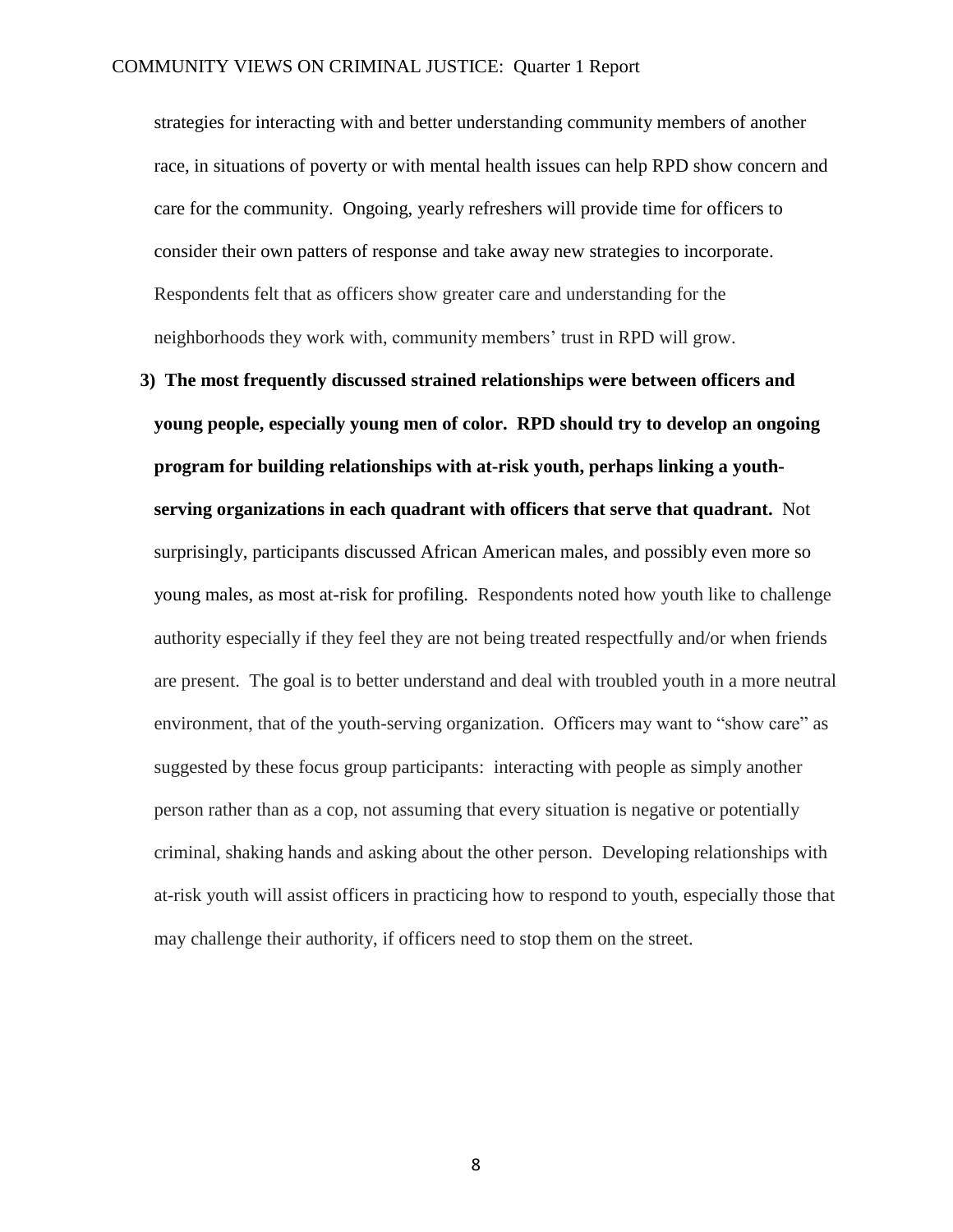### **Appendix 1: Methodology**

Focus groups were held from October to December 2015. Almost all respondents interact with RPD officers or the local justice system as part of their work, and most have personal experiences with RPD through spending time or living in the city of Rochester. The majority of clients have had interactions with the justice system or law enforcement.

Due to researchers' use of group feedback analysis, individualized demographic information was not collected (more information can be found in the forthcoming paper Community View on Criminal Justice: Methodology). General group demographic and descriptive information is as follows.

- **Focus group one: Staff members serving justice-involved adults** (8 participants). The majority of participants were women, approximate age ranged 30 to 60, the dominant racial/ethnic group was White with three people of color, and 75% live in the suburbs.
- **Focus group two: Staff members serving at-risk youth** (12 participants).Women made up about sixty percent of the group, approximate age ranged 30 to 50, the dominant racial/ethnic group was African American with a few White and Latino participants, and 75% live in the city of Rochester.
- Focus group three: Staff members serving at-risk youth (2 participants). Half of the group was male, approximate age ranged 40 to 50, half of the group was Latino and half was African American, and all participants live in the city of Rochester.
- **Focus group three: Staff members serving at-risk youth** (7 participants).The majority of participants were women, approximate age ranged 40 to 50, and the dominant racial/ethnic group was White with a couple of African American participants, and about half living in the city of Rochester.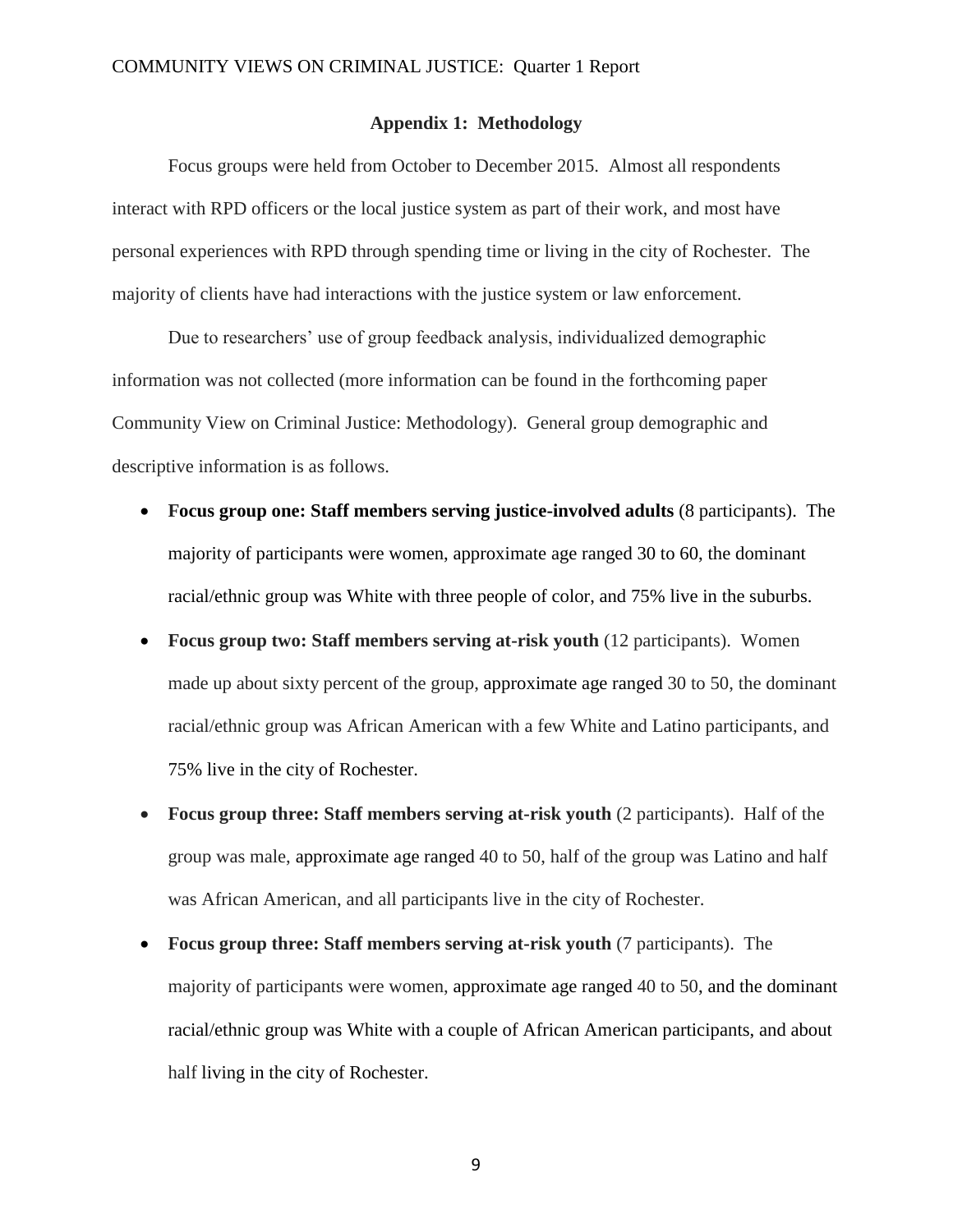### **Appendix 2: Focus Group Questions with Corresponding Results**

### **1) Have you had any contact or interaction (by phone, office, car, on the street, etc.) with a member of the Rochester Police Department (RPD) in the past 6 months?**  $(N = 29)$

| Responses            | Y es | Nο |
|----------------------|------|----|
| Quarter 1 Percentage |      |    |

### **2)** Would you describe your most recent interaction with the police as...  $(N = 29)$

|                      |      |     | Neither good |            |
|----------------------|------|-----|--------------|------------|
| Responses            | boot | Bad | nor bad      | No contact |
| Quarter 1 Percentage | つん   |     | ں ر          | ∠⊣         |

### **3) How did the interaction with the police get started?**  $(N = 28)$

|                      |              | A police officer |                       |
|----------------------|--------------|------------------|-----------------------|
| Responses            | I called 911 | approached me    | No recent interaction |
|                      |              |                  |                       |
| Quarter 1 Percentage |              |                  |                       |

### **4) How safe do you feel in your neighborhood at night?**  $(N = 29)$

|                      |           | Somewhat | Somewhat |             |
|----------------------|-----------|----------|----------|-------------|
| Responses            | Very safe | safe     | unsafe   | Verv unsafe |
| Quarter 1 Percentage | 69        | າດ<br>∠o |          |             |

### **5) Overall, how satisfied are you with police responses to community concerns?**  $(N = 29)$

|                      |                | Somewhat  | Somewhat    |                  |
|----------------------|----------------|-----------|-------------|------------------|
| Responses            | Very satisfied | satisfied | unsatisfied | Very unsatisfied |
| Quarter 1 Percentage |                |           | 48          |                  |

### **6) I** trust the police to do what is best for the community.  $(N = 28)$

| Responses             | agree<br>$\cup$ trongly $\cap$ | Agree | Disagree | disagree<br>strongly |
|-----------------------|--------------------------------|-------|----------|----------------------|
| Percentage<br>Juarter |                                |       |          |                      |

### **7)** Police officers in my community are generally fair in the way they enforce the law.  $(N =$ 29)

| Responses                    | Strongly agree | Agree | Disagree | Strongly disagree |
|------------------------------|----------------|-------|----------|-------------------|
| <b>Juarter</b><br>Percentage |                |       |          |                   |